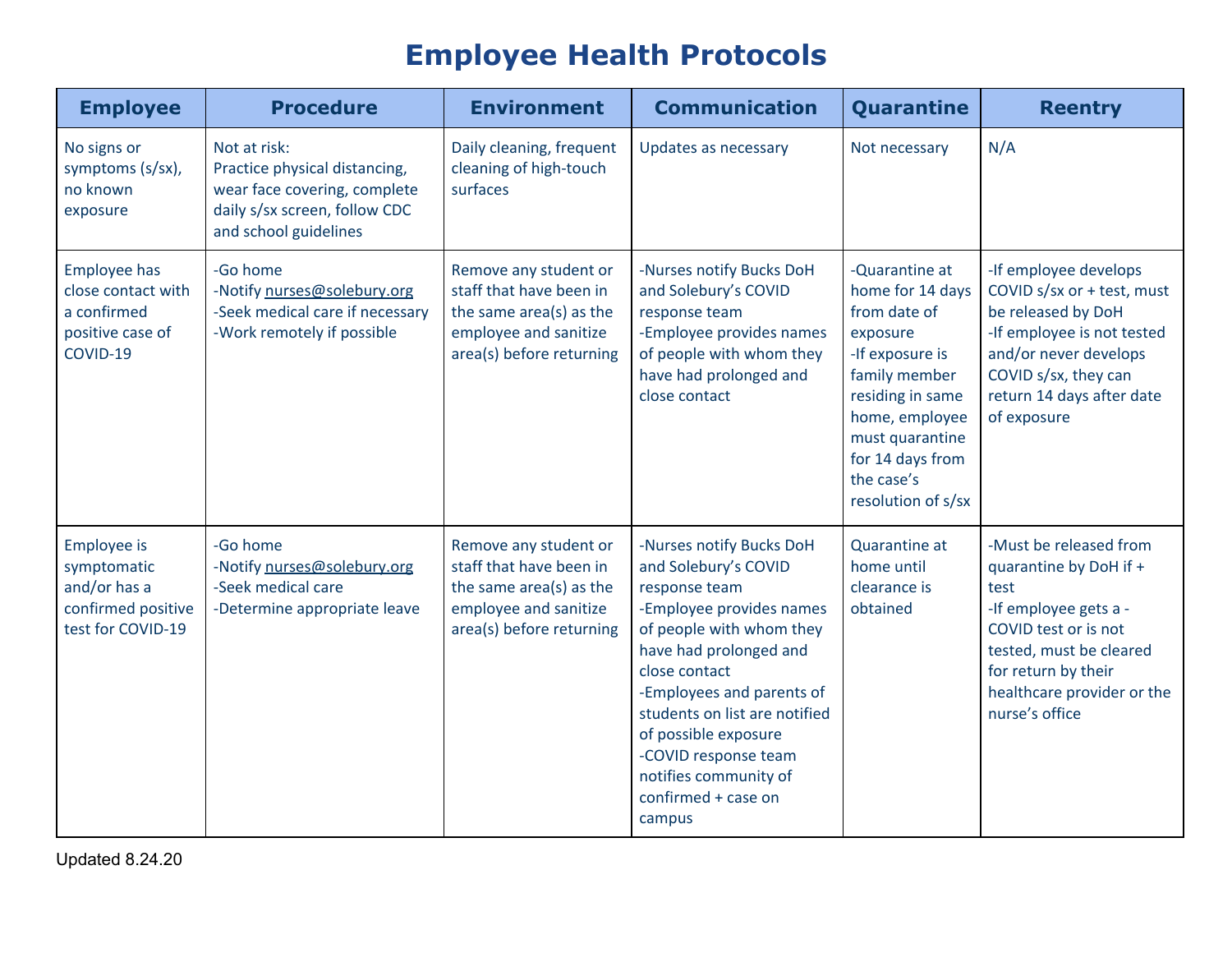## **Student Health Protocols**

| <b>Student</b>                                                             | <b>Procedure</b>                                                                                                                                                                                                                                                                                                                                  | <b>Environment</b>                                                                                                              | <b>Communication</b>                                                                                                                                                                                                                                                                    | Quarantine                                                                                                                                                                                                      | <b>Reentry</b>                                                                                                                                                                                        |
|----------------------------------------------------------------------------|---------------------------------------------------------------------------------------------------------------------------------------------------------------------------------------------------------------------------------------------------------------------------------------------------------------------------------------------------|---------------------------------------------------------------------------------------------------------------------------------|-----------------------------------------------------------------------------------------------------------------------------------------------------------------------------------------------------------------------------------------------------------------------------------------|-----------------------------------------------------------------------------------------------------------------------------------------------------------------------------------------------------------------|-------------------------------------------------------------------------------------------------------------------------------------------------------------------------------------------------------|
| No signs or<br>symptoms (s/sx),<br>no known<br>exposure                    | Not at risk:<br>Practice physical distancing,<br>wear face covering, complete<br>daily s/sx screen, follow CDC<br>and school guidelines                                                                                                                                                                                                           | Daily cleaning, frequent<br>cleaning of high-touch<br>surfaces                                                                  | Updates as necessary                                                                                                                                                                                                                                                                    | Not necessary                                                                                                                                                                                                   | N/A                                                                                                                                                                                                   |
| <b>Student presents</b><br>with s/sx<br>consistent with<br>COVID-19        | -Isolate student<br>-Notify nurses that student will<br>be coming to Health Office<br>-Send student to Health Office<br>with face covering on<br>-Nurses assess<br>-Arrange for day students to be<br>picked up ASAP<br>-Boarding students admitted to<br>isolation room in Health Center<br>-Seek medical care if necessary                      | Remove any student or<br>staff that have been in<br>the same area(s) as the<br>student and sanitize<br>area(s) before returning | -Nurses notify Bucks DoH<br>and Solebury's COVID<br>response team<br>-Student provides names of<br>people with whom they<br>have had prolonged and<br>close contact<br>-Employees and parents of<br>students on list are notified<br>of possible exposure, if<br>student is diagnosed   | -Quarantine at<br>home or in<br>isolation unit<br>until released by<br>DoH or:<br>-Isolate for 10<br>days from the<br>start of s/sx and<br>at least 24 hrs<br>without fever<br>w/out the use of<br>antipyretics | -If student gets a + COVID<br>test, must be released by<br><b>DoH</b><br>-If a student gets a -<br>COVID test, must be<br>cleared for return by their<br>healthcare provider or the<br>nurse's office |
| Student reports a<br>household<br>member has<br>$tested + for$<br>COVID-19 | -Isolate student<br>-Notify nurses that student will<br>be coming to Health Office<br>-Send student to Health Office<br>with face covering on<br>-Nurses confirm report with<br>parent/guardian/staff<br>-Arrange for day students to be<br>picked up if confirmed<br>-Boarding students go to<br>isolation room in Health Center<br>if confirmed | Daily cleaning, frequent<br>cleaning of high-touch<br>surfaces                                                                  | -Nurses notify Bucks DoH<br>and Solebury's COVID<br>response team<br>-Student provides names of<br>people with whom they<br>have had prolonged and<br>close contact<br>-Employees and parents of<br>students<br>on list are notified of<br>possible exposure if student<br>is diagnosed | -If student<br>develops COVID<br>$s$ /sx or + test,<br>must be released<br>by DoH<br>-If student<br>remains<br>asymptomatic,<br>must quarantine<br>for 14 days from<br>last date of<br>exposure                 | -If student gets a + COVID<br>test, must be released by<br><b>DoH</b><br>-If a student gets a -<br>COVID test, must be<br>cleared for return by their<br>healthcare provider or the<br>nurse's office |

Updated 8.24.20